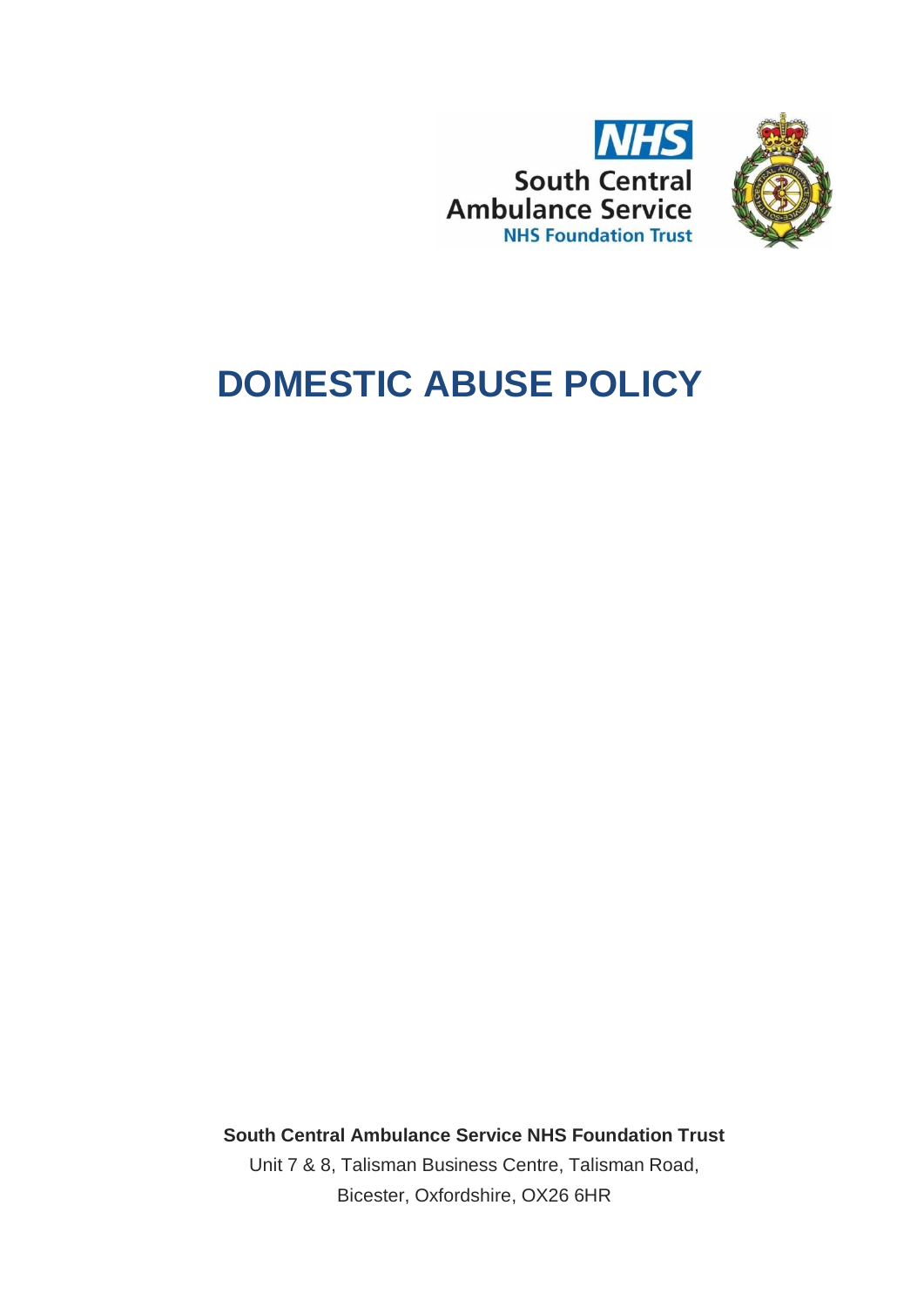# <span id="page-1-0"></span>**DOCUMENT INFORMATION**

| Version:                                      | 1.4                                                  |
|-----------------------------------------------|------------------------------------------------------|
| Policy Lead:                                  | Head of Safeguarding and Prevent                     |
| <b>Executive Lead:</b>                        | Director of Patient Care & Service<br>Transformation |
| <b>Professional Approving Committee:</b>      | Safeguarding Group / Patient<br><b>Safety Group</b>  |
| Approved by Professional Approving Committee: | Safeguarding Group / Patient<br><b>Safety Group</b>  |
| <b>Implementation Date:</b>                   | 31 <sup>st</sup> July 2021                           |
| <b>Review Date:</b>                           | 1st July 2022                                        |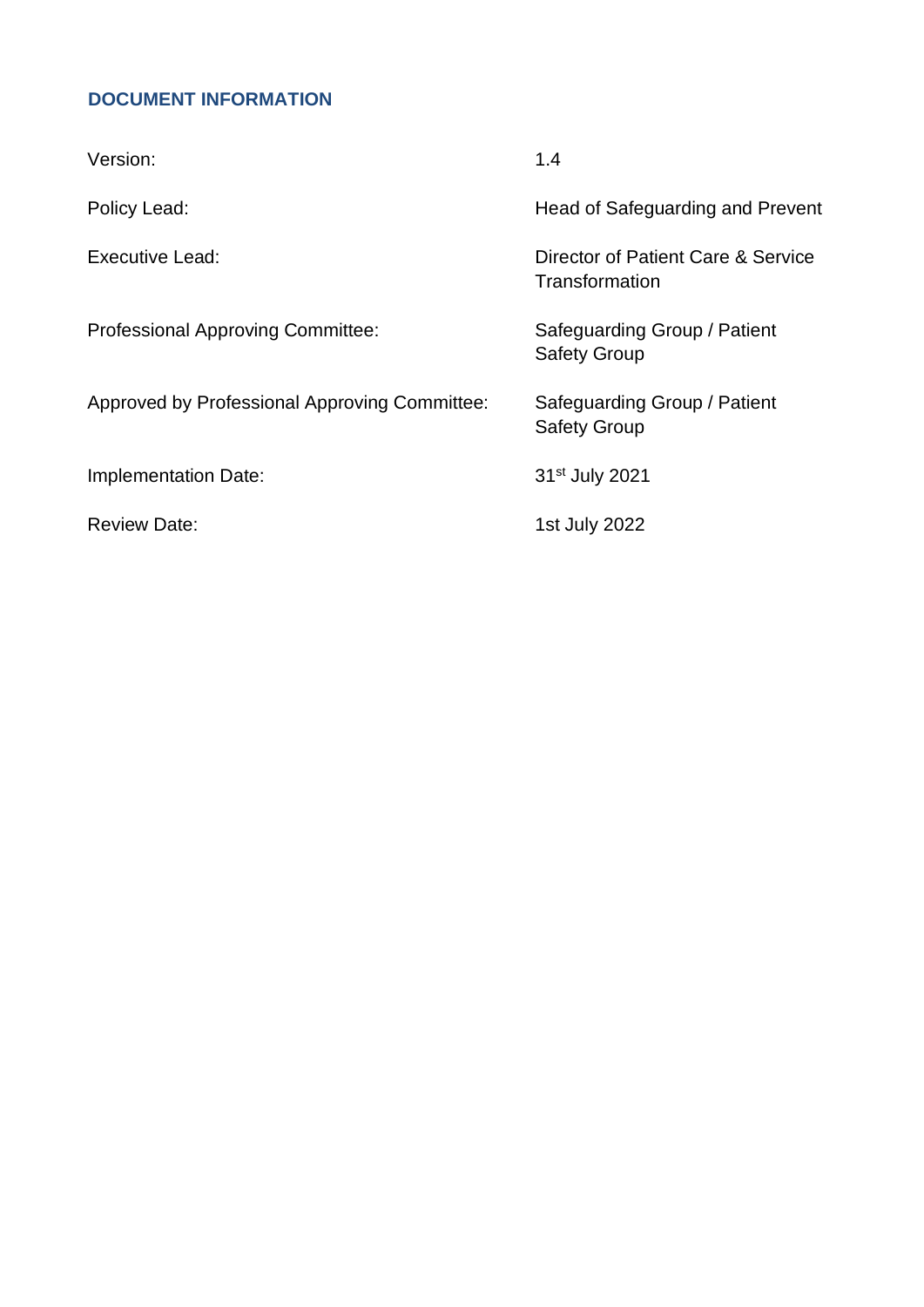| 4.7 Area Managers, Emergency Service Managers, Community First/Co-Responder<br>Managers, Equipment Loans Managers, Team Leaders, Clinical Mentors, EOC & 111 |  |
|--------------------------------------------------------------------------------------------------------------------------------------------------------------|--|
|                                                                                                                                                              |  |
|                                                                                                                                                              |  |
|                                                                                                                                                              |  |
|                                                                                                                                                              |  |
|                                                                                                                                                              |  |
|                                                                                                                                                              |  |
|                                                                                                                                                              |  |
|                                                                                                                                                              |  |
|                                                                                                                                                              |  |
|                                                                                                                                                              |  |
|                                                                                                                                                              |  |
|                                                                                                                                                              |  |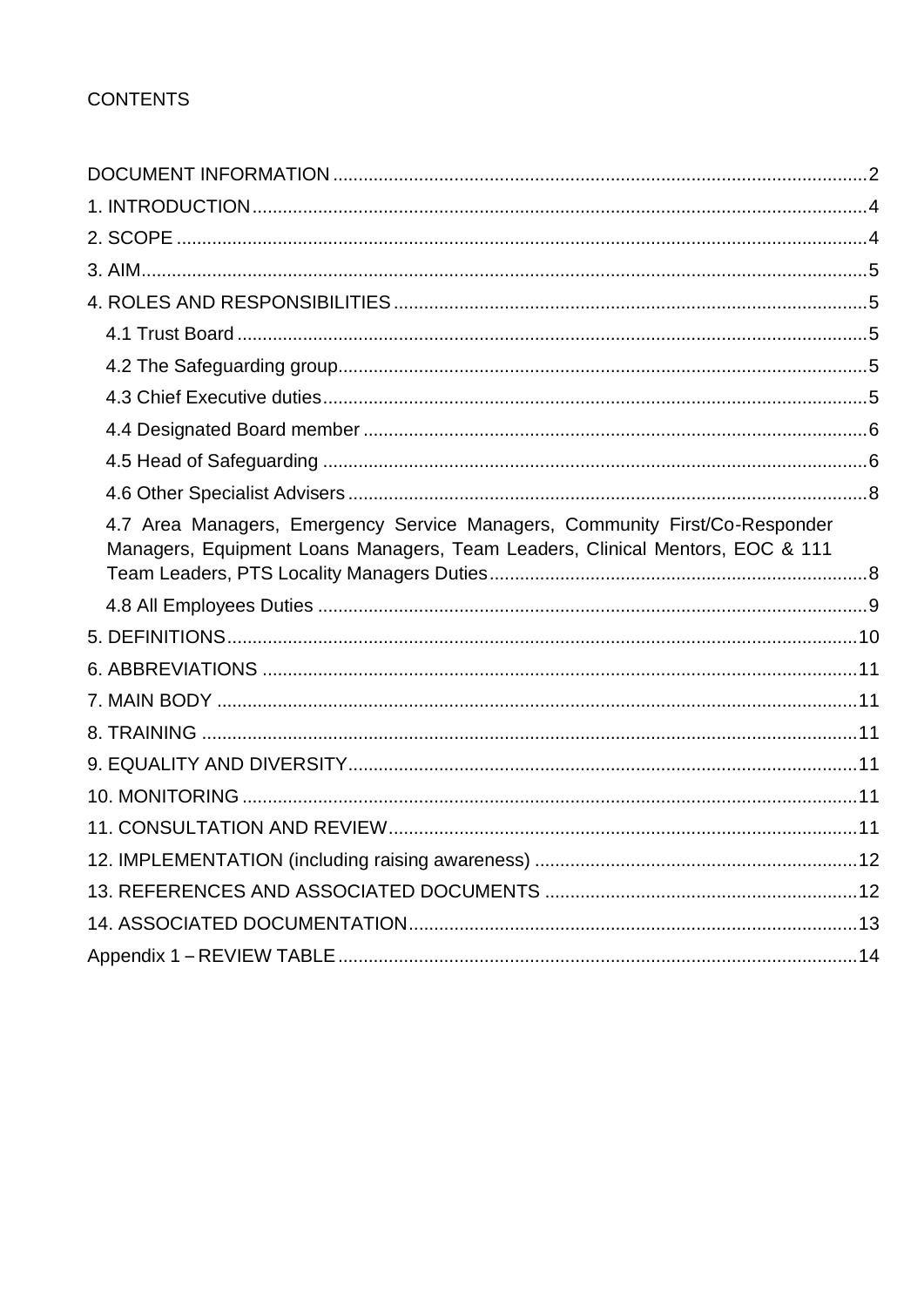## <span id="page-3-0"></span>**1. INTRODUCTION**

Violence and abuse are experienced by men, women and children from every background, and for many, their experiences will remain un-disclosed to health professionals with often devastating effects and consequences on long-term physical and mental health. 'Improving Safety, Reducing Harm- A Practical Toolkit for Front-line Practitioners' (DH, 2009) states:

"*Domestic abuse occurs across society regardless of age, gender, race, sexuality, wealth or geography. The figures show however, that it consists mainly of violence by men against women. Children are also significantly affected*".

The NHS has a particular contribution to make because it is the one service that almost all victims of domestic abuse will come into contact with, at some point in their lives.

Working Together to Safeguard Children (DCSF, 2018) states:

*"Everyone working with women and children should be alert to the frequent inter-relationship between domestic abuse and the abuse and neglect of children".*

The Taskforce on the Health Aspects of Violence Against Women and Children (DH, 2010) recommend that all NHS staff should be made aware of their role in addressing violence and abuse.

Given the nature of domestic abuse, this is not a definitive document and should be read in conjunction with the Department of Health document *'Improving Safety, Reducing Harm- A Practical Toolkit for Front-line Practitioners'* (DH, 2009), *Working Together to Safeguard Children* (DCSF, 2015) and Local Safeguarding Children Board's (LSCB) guidelines and procedures in line with recent changes in law and policy. Reference should also be made to local Health Trust's strategies specific to domestic abuse and any other local strategies in respect of services to children and their families.

## <span id="page-3-1"></span>**2. SCOPE**

This policy applies to all staff employed directly or indirectly within SCAS, including students, volunteers and those on temporary contracts, secondments, other flexible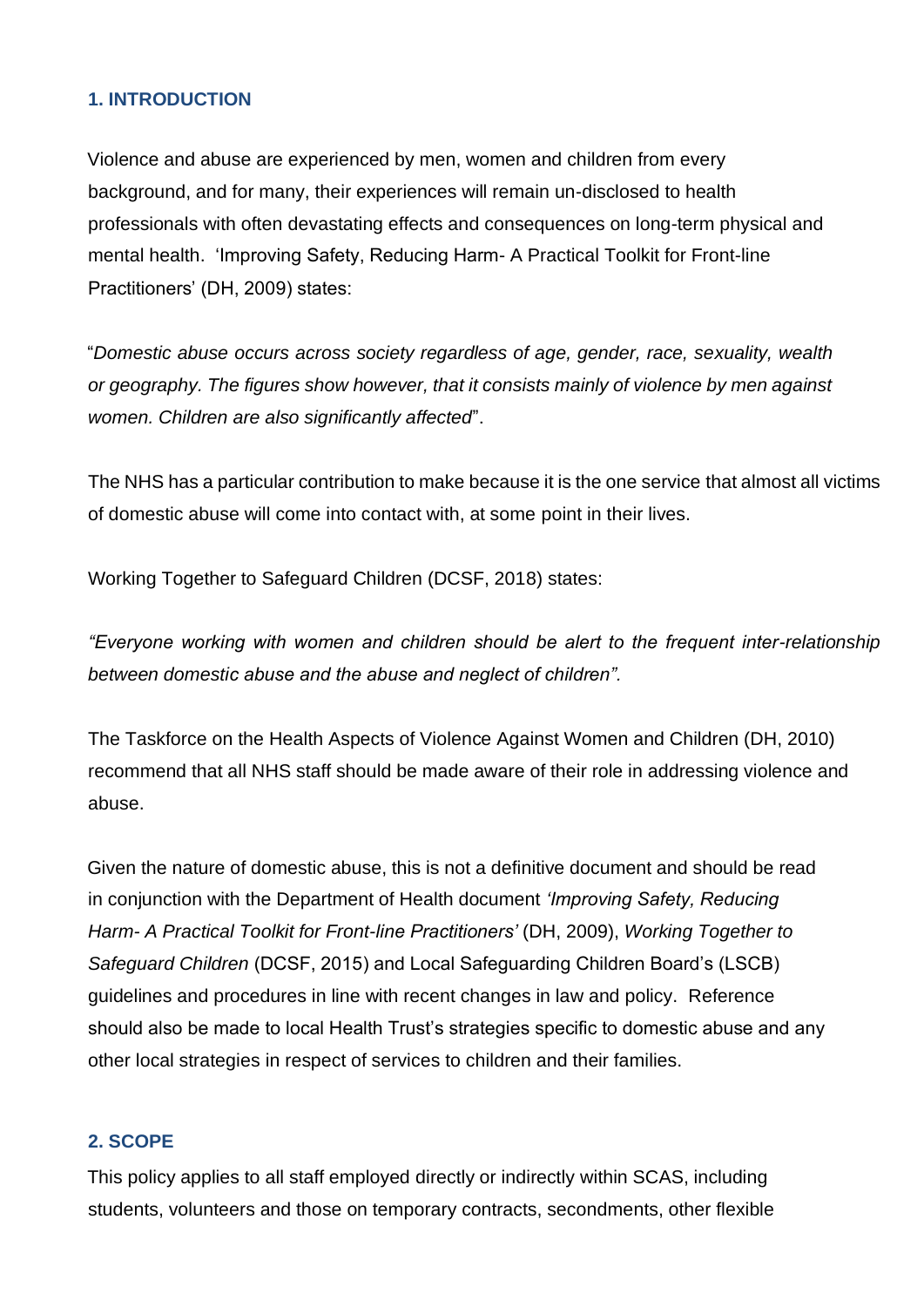working arrangements or commissioned services and directly relates to both children and adults that have, or have witnessed any form of domestic abuse.

## <span id="page-4-0"></span>**3. AIM**

To give clear guidance to all staff and the processes and procedures that we are required to follow when we come in to contact with persons suffering from domestic abuse in all its forms.

## <span id="page-4-1"></span>**4. ROLES AND RESPONSIBILITIES**

## <span id="page-4-2"></span>**4.1 Trust Board**

The Trust Board has overall responsibility to ensure that the management of domestic abuse is undertaken on an aggregated basis to optimise the recognition of trends and enable consistent and quality response to domestic abuse across the South Central Ambulance Service Trust. This will aim to support the Government's goal of minimising inequalities and improving health outcomes for the population.

## <span id="page-4-3"></span>**4.2 The Safeguarding group**

The Safeguarding Group will monitor trends arising from the Safeguarding Team Report to provide assurance to the Board that the SCAS Domestic Abuse Policy is working effectively.

## <span id="page-4-4"></span>**4.3 Chief Executive duties**

The Chief Executive is accountable for the proper and effective management of risk within the Trust and is responsible for ensuring the safety of patients, visitors and staff within the organisation. The Chief Executive's responsibilities will include, but are not limited to:

- Ensure robust systems are in place to identify trends and themes around domestic abuse incidents.
- Ensuring that measures are taken to ensure that the safety of patients, staff and visitors is not compromised.
- Ensure robust systems are in place to learn lessons across the organisation.
- Ensuring this procedure is implemented within all areas of the Trust through responsible directors and managers.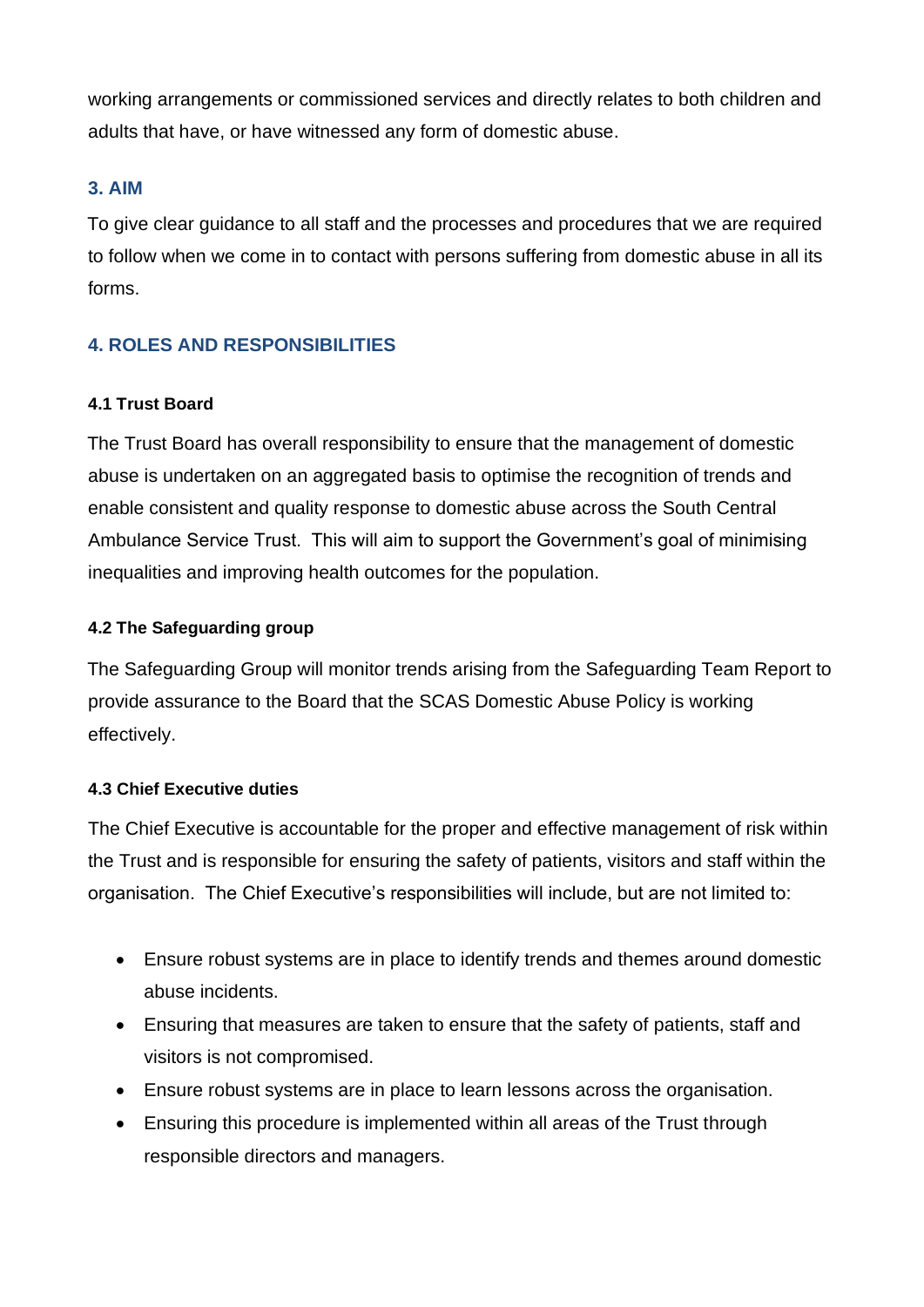#### <span id="page-5-0"></span>**4.4 Designated Board member**

The designated Board member responsible for the SCAS Domestic Abuse Policy will be the Executive Director for Patient Safety and Transformation.

The Executive Director for Patient Safety and Transformation will ensure that the Head of Safeguarding receives the required organisational support to enable them to fulfil this role and ensure quality and efficiency of the service.

## <span id="page-5-1"></span>**4.5 Head of Safeguarding and Prevent**

To maintain links with the wider Safeguarding Network and partner agencies to ensure that relevant information is disseminated as required to all staff within SCAS.

To provide frequent supervision commensurate with the level of work to be undertaken and within the context of the organisation/supervision policy and procedure.

To be a contact point within the organisation for other agencies requiring additional information in reference to domestic abuse.

To ensure the SCAS Domestic Abuse Policy is updated every 24 months.

To offer support and guidance to SCAS staff with concerns about issues relating to domestic abuse.

To maintain up to date and high-level knowledge of domestic abuse legislation, guidance and recommendations.

The Head of Safeguarding will fulfil a role within the Patient Safety Group and will provide and deliver a bi-monthly report as a standing agenda item.

To lead the development of safeguarding strategy and action plans for adults and children and subsequent changes to policy and procedures within SCAS.

To lead the assurance and governance processes interpreting national policy and statutory requirements to ensure compliance and best practice is achieved.

To be the single point of contact with the commissioning designated nurse for children and adults.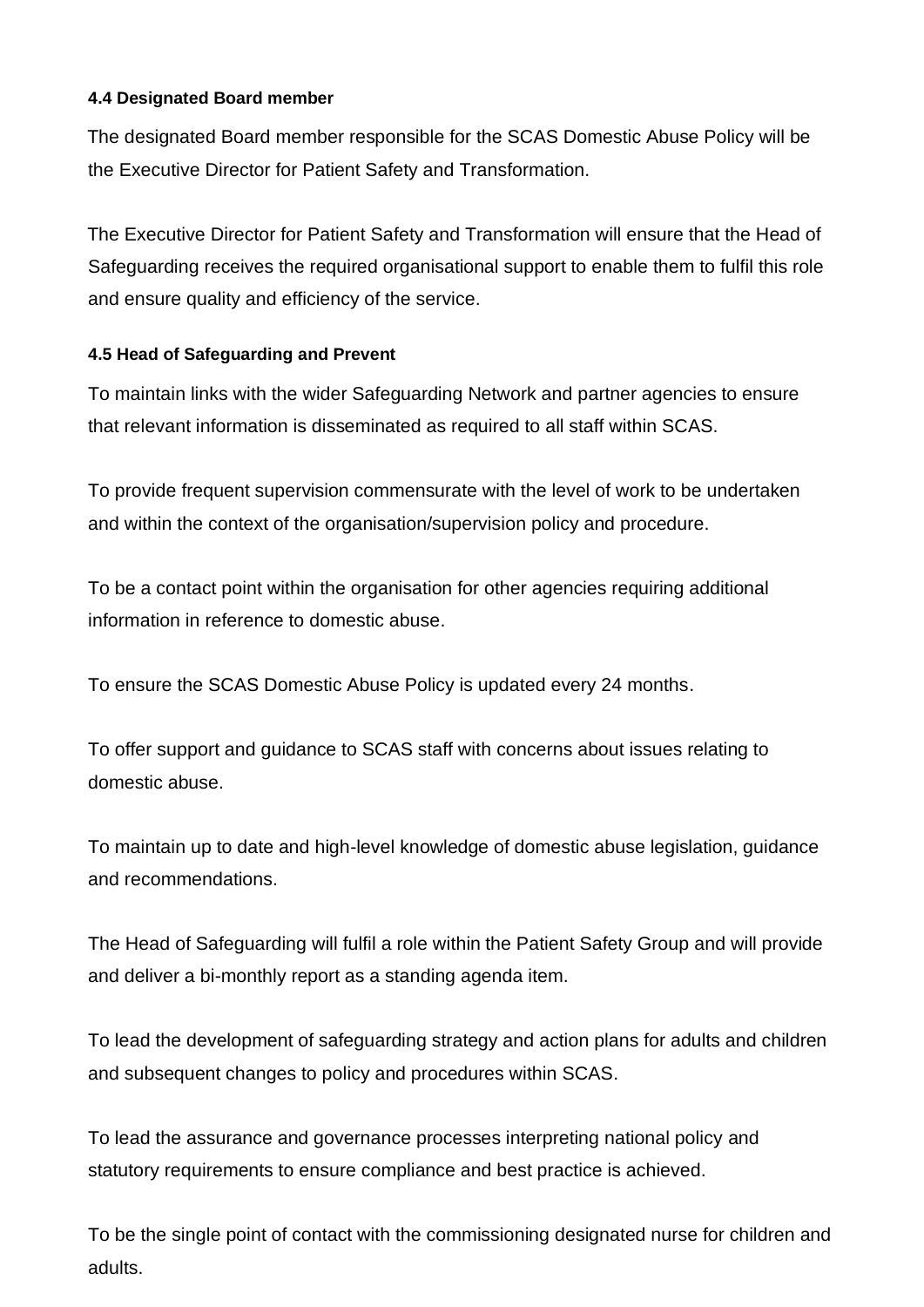To lead the safeguarding team on a day to day basis with regard to domestic abuse.

Ensuring aggregated data relating to safeguarding children and young people and adults is analysed and that any trends or common themes are identified and communicated to all relevant individuals or groups.

Communicating learning points identified during investigations to relevant internal and external stakeholders.

Co-ordinating the production of the Trust's annual safeguarding report.

To maintain links with the wider Safeguarding Children Network both locally and at a national level to ensure that relevant and up to date information is disseminated as required to all staff within SCAS.

To promote the need for all staff to receive the appropriate level of mandatory training, support and supervision in safeguarding children issues, commensurate with the level of work to be undertaken and within the context of the organisation.

To be the contact point within the organisation for other agencies requiring additional information where domestic abuse has been identified or is suspected.

To ensure the SCAS Domestic Abuse Policy for the Management of Domestic Abuse is updated every 36 months.

To offer support and guidance to staff with concerns about issues relating to domestic abuse.

To maintain up to date and high-level knowledge of domestic abuse legislation, guidance and recommendations.

To ensure the Trust participate in and complete multi-agency Domestic Homicide Reviews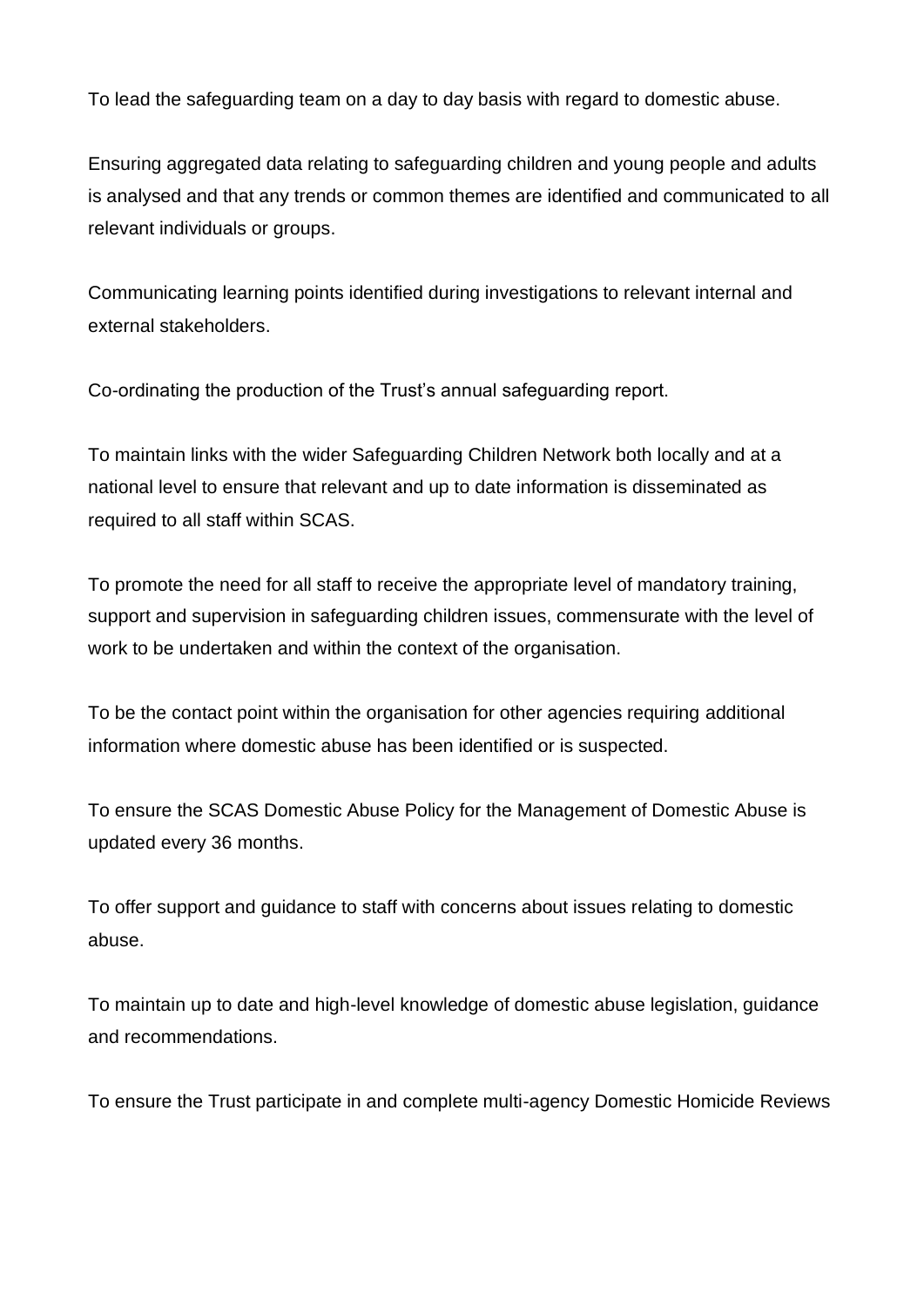## <span id="page-7-0"></span>**4.6 Other Specialist Advisers**

The Trust will use other specialist advisors which may include:

- Health, Safety and Risk Teams
- Human Resources
- Local Safeguarding Childrens' Boards (LSCB)
- Local Safeguarding Adults' Board (LSCB)
- Multi Agency Risk Assessment Committees (MARAC), Multi Agency Public Protection Arrangement (MAPPA) and local Police Constabularies
- The Trust's Solicitors
- Strategic Health Authority
- Women's Aid
- Child Death Overview Panels (CDOP)

## <span id="page-7-1"></span>**4.7 All Trust Managers responsibilities**

To become familiar with and work in accordance with the SCAS Domestic Abuse Policy and Clinical Memo number 77 Domestic Violence and Abuse.

To ensure that Trust safeguarding procedures are followed at all times and participate in the updating of such procedures and relevant updating of staff in procedural changes.

To become familiar with domestic abuse through participation in training at an appropriate level in accordance with Job Descriptions, in order that they can offer support and guidance to staff with whom they work.

To complete the safeguarding referral processes when required. If children are present or live at the address, then a safeguarding referral **MUST** be completed for all the children present or living at the address.

To provide Post-Incident Care for staff who require additional support following traumatic incidents (TRiM).

To obtain staff statements relating to domestic abuse in an appropriate & timely manner when required.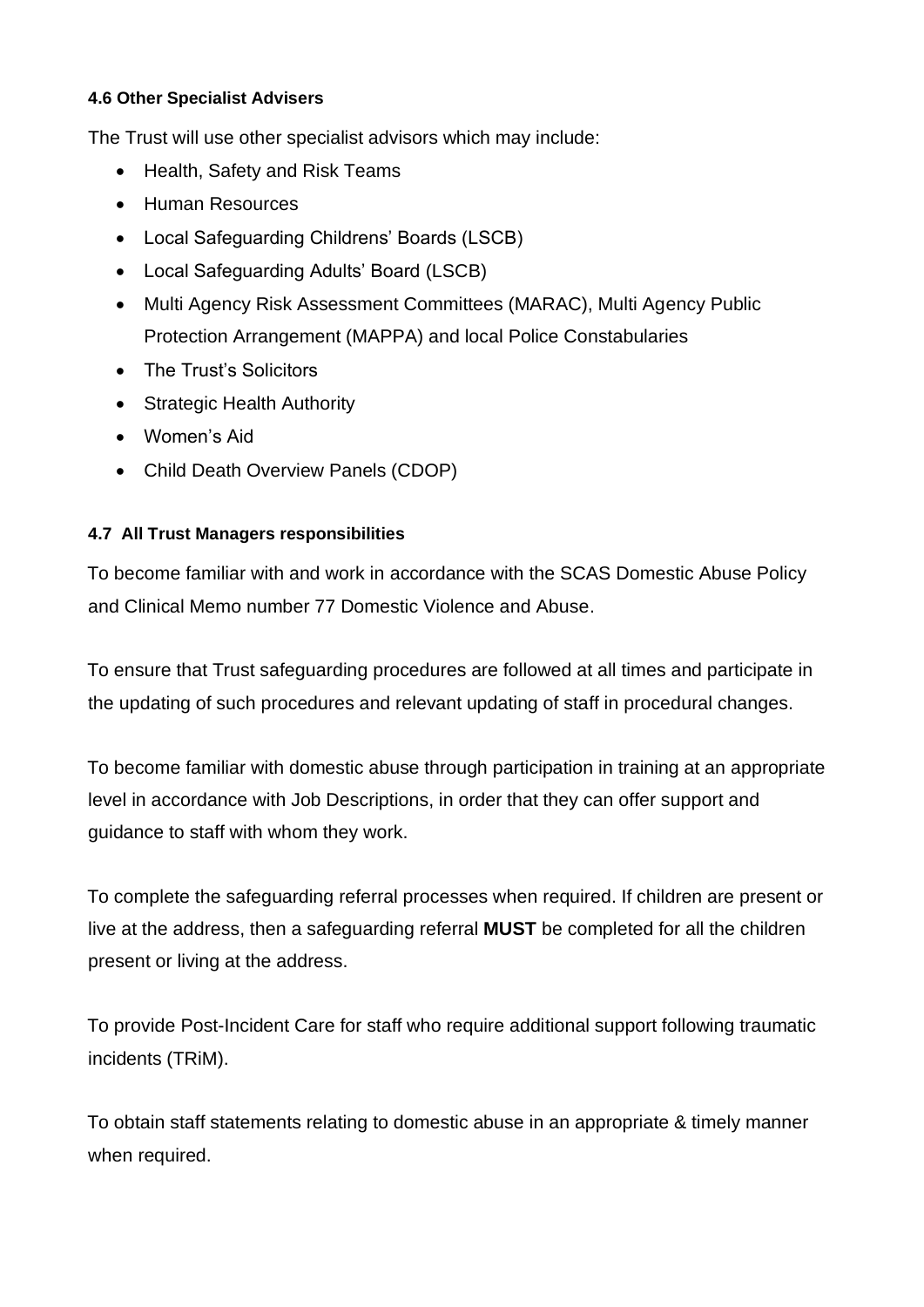To inform the Safeguarding Team of any safeguarding allegations against SCAS staff and follow the Policy and Procedures for Responding to Allegations of Abuse or Neglect of a child/young person or vulnerable adult against an employee of SCAS (NHS Trust)

## <span id="page-8-0"></span>**4.8 All Employees Duties**

To be familiar with/adhere to the SCAS Domestic Abuse Policy for the Management of Domestic Abuse and clarify any areas of which they are uncertain with the Safeguarding Team.

To discuss any concerns about the welfare of a child/children or vulnerable adult with whom they have had contact, with their Community Liaison and Training Officer (Community First responders and Co-Responders Teams), Equipment Loans Manager, Team Leader, Clinical Mentor EOC/111, PTS Locality Manager or the Safeguarding Team.

To complete mandatory safeguarding training and refresher training as identified within the Safeguarding Training Plan/Trust Training Needs Analysis.

To comply with Clinical Memo number 77 Domestic Violence and Abuse.

All staff have a responsibility to ensure:

- a) Being personally responsible for any action or omission which would knowingly cause offence or risk to others.
- b) Co-operating with investigations to ensure that any lessons can be identified appropriately.
- c) Ensuring, as far as within their control, that any learning points that have been communicated to them are implemented.
- d) Being personally responsible to making an appropriate initial response to, i.e. liaison with social care and/or the police promptly and in line with the Trust's Policy and Procedure for Safeguarding. To ensure awareness of the SCAS Safeguarding Procedure document and flow-chart for handling disclosure and responses to safeguarding.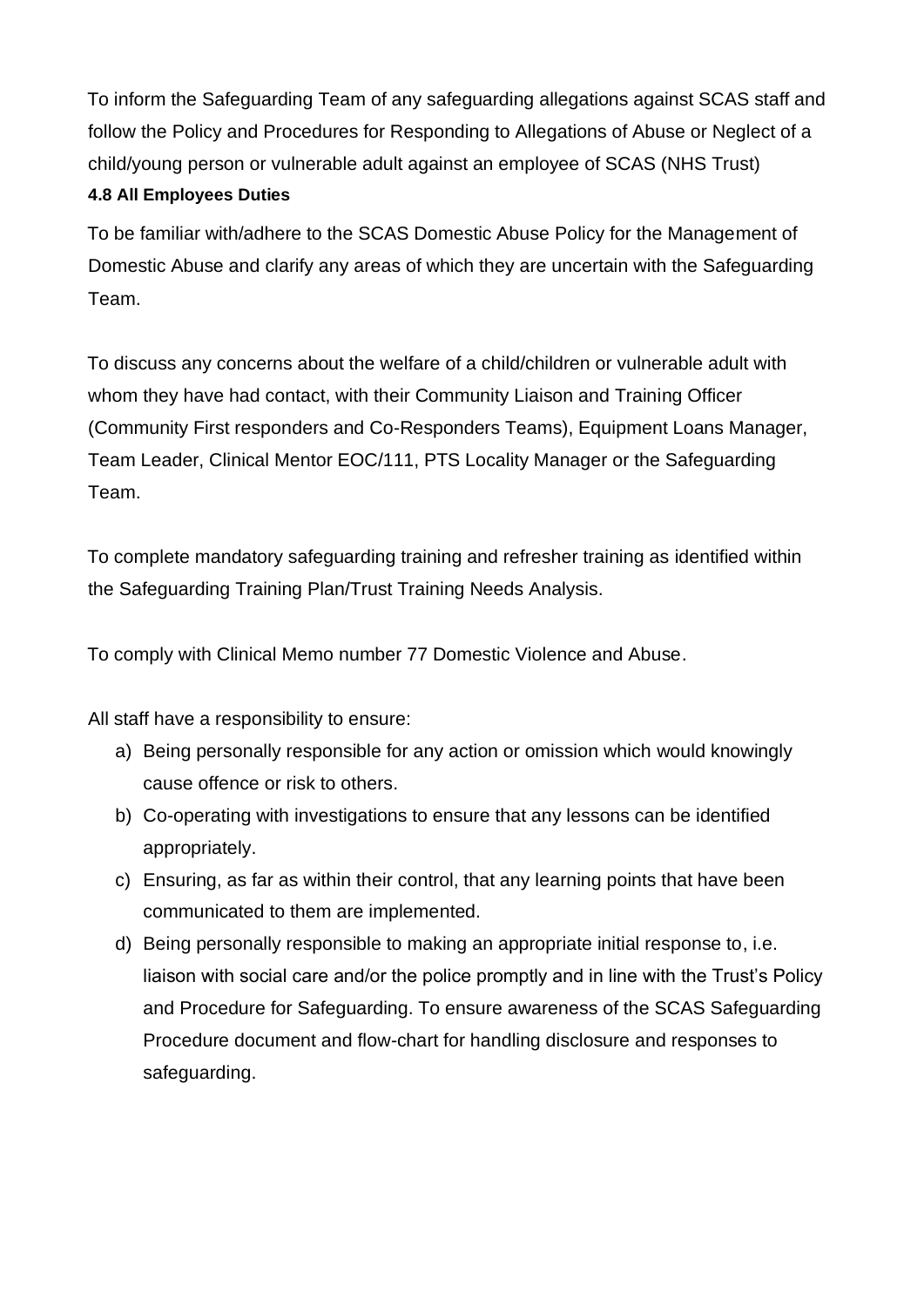## <span id="page-9-0"></span>**5. DEFINITIONS**

For the purpose of this policy, domestic abuse is defined as:

Any incident or pattern of incidents of controlling, coercive or threatening behaviour, violence or abuse between those aged 16 or over who are or have been intimate partners or family members regardless of gender or sexuality. This can encompass, but is not limited to, the following types of abuse:

- psychological
- physical
- sexual
- financial
- emotional

"Controlling behaviour is: a range of acts designed to make a person subordinate and/or dependent by isolating them from sources of support, exploiting their resources and capacities for personal gain, depriving them of the means needed for independence, resistance and escape and regulating their everyday behaviour.

"Coercive behaviour is: an act or a pattern of acts of assault, threats, humiliation and intimidation or other abuse that is used to harm, punish, or frighten their victim."

\* This definition, which is not a legal definition, includes so called 'honour' based violence, female genital mutilation (FGM) and forced marriage, and is clear that victims are not confined to one gender or ethnic group.

[http://www.homeoffice.gov.uk/crime/violence-against-women-girls/domestic](http://www.homeoffice.gov.uk/crime/violence-against-women-girls/domestic-violence/)[violence/](http://www.homeoffice.gov.uk/crime/violence-against-women-girls/domestic-violence/) (accessed June 2018)

It is acknowledged that while it is usually women who experience domestic abuse from male perpetrators, this policy, and the associated SCAS Guidance for the Management of Domestic Abuse applies equally to male victims and same-sex relationships that require advice or help. However, in line with "A *Practical Toolkit for Front-line Practitioners*" (DH, 2009) this policy and the Guidance for the Management of Domestic Abuse guidance will chiefly reflect the victim/survivor as female and the perpetrator as male.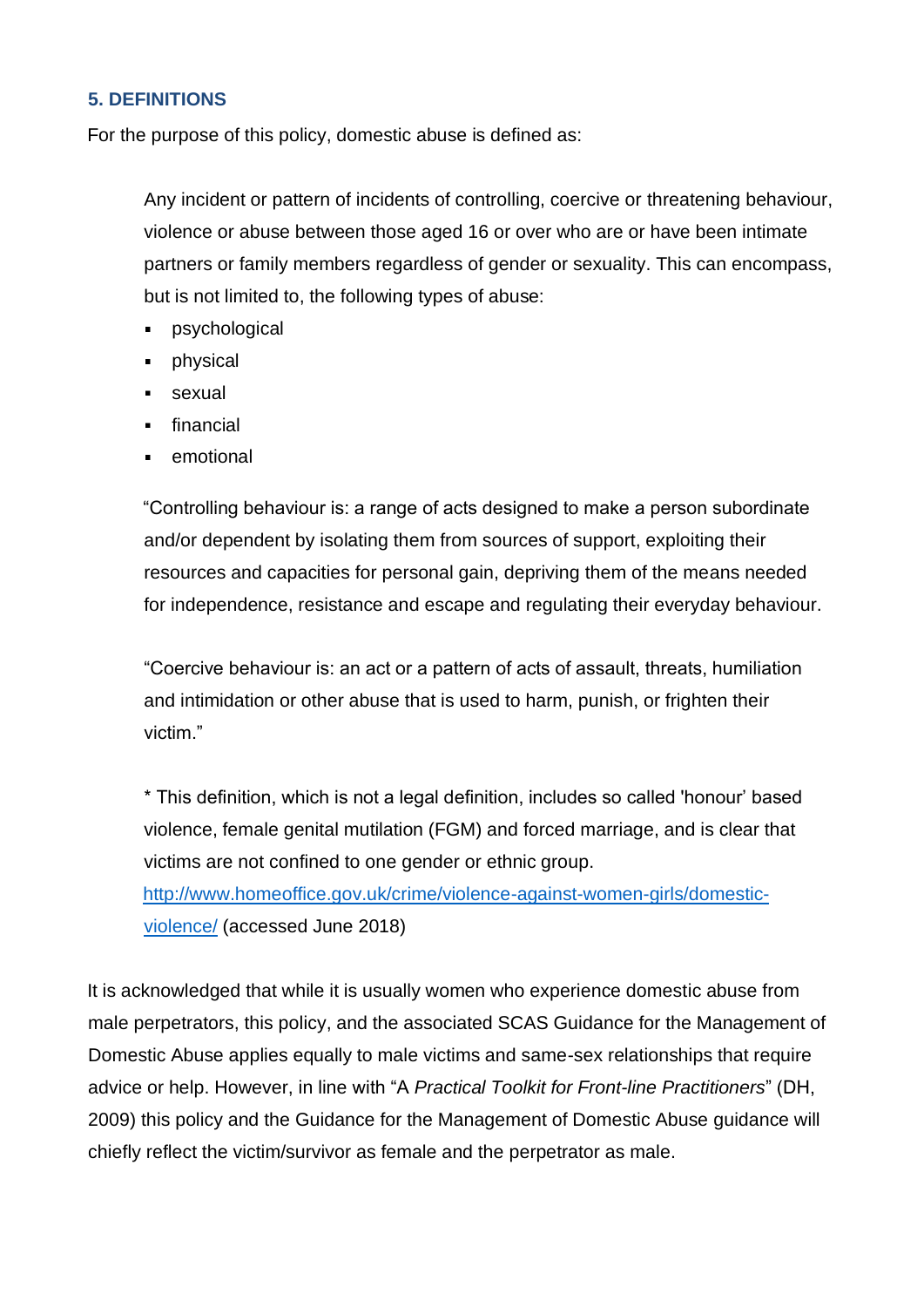## <span id="page-10-0"></span>**6. ABBREVIATIONS**

Any abbreviations used will be defined in the body of this policy.

#### <span id="page-10-1"></span>**7. MAIN BODY**

The detail of the policy is throughout this document contained under other headings.

#### <span id="page-10-2"></span>**8. TRAINING**

All training with regard to this policy will be undertaken during staff face to face training. This will be delivered by either the Head of Safeguarding, the Safeguarding Team, or specifically identified Education Manager that has undergone a training session with the Head of Safeguarding to deliver training on this policy. The minimum training requirements are every 3 years.

## <span id="page-10-3"></span>**9. EQUALITY AND DIVERSITY**

An impact assessment form must be completed for all policies.

#### <span id="page-10-4"></span>**10. MONITORING**

Standard audit will be achieved though the monitoring of safeguarding referrals, with audit of domestic abuse safeguarding referrals completed by the Safeguarding Team. This will be achieved through the Safeguarding Group annually with an upward report to the Patient Safety Group.

## <span id="page-10-5"></span>**11. CONSULTATION AND REVIEW**

When reviewing a strategy/policy/ procedure all appropriate subject specific guidance should be taken into account. In addition to relevant subject specific guidance, the requirements of regulatory bodies e.g. the Care Quality Commission, Health & Safety Executive and Department of Health must be taken into account and noted within this section.

The involvement of all groups, committees, forums and stakeholders responsible for ensuring the safe and effective implementation of strategies, policies and procedures is key to the review and development of effective documents. Stakeholders should be asked to contribute, comment and agree the content of a document before it is passed to the accountable group for approval. The accountable groups are listed within Appendix 2. In addition, every strategy/policy/procedure needs to be reviewed by the Internal Audit and counter Fraud Service to ensure that is it fraud proofed.

Comments have been invited from the Safeguarding Group.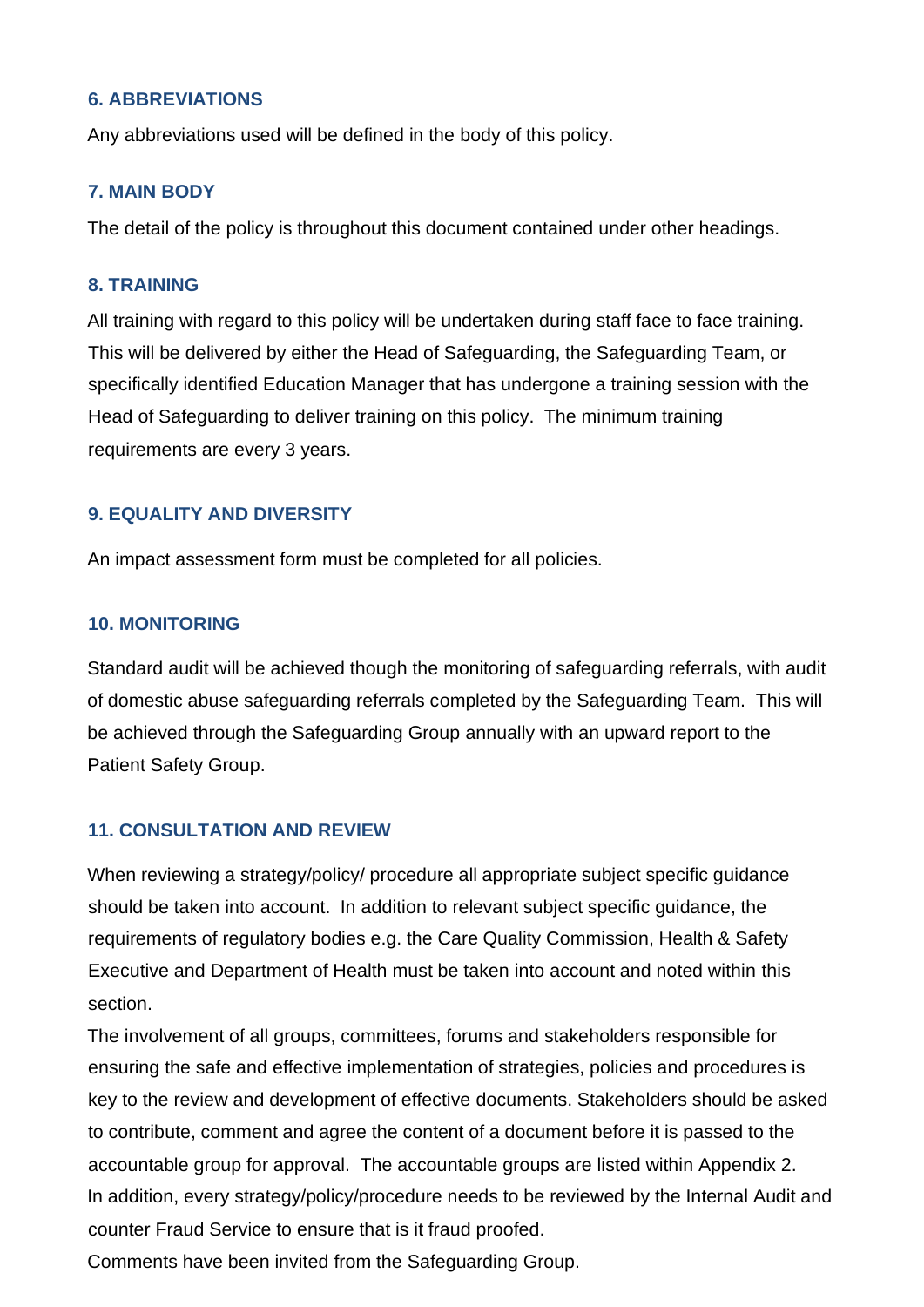The changes made from the previous version should be detailed in the review table in Appendix 1.

The maximum review period for any policy is three years and it is advisable to state this unless there is an indication to review earlier for example a new piece of guidance is released.

The ratification checklist (Appendix 5) must be completed when sending the policy for ratification.

## <span id="page-11-0"></span>**12. IMPLEMENTATION (including raising awareness)**

This policy will be implemented by the Trust's standard implementation process.

# <span id="page-11-1"></span>**13. REFERENCES AND ASSOCIATED DOCUMENTS**

A guide to inter-agency working to safeguard and promote the welfare of children. Department for Children, Schools and Families (March 2010) British Crime Survey (2008-2009) [www.crimereduction.homeoffice.gov.uk/dv/dv01.htm](http://www.crimereduction.homeoffice.gov.uk/dv/dv01.htm) Department of Children, Schools & Families (2009) Safeguarding Disabled Children-Practice Guidance London HMSO Department of CSE (2006) Every Child Matters – Change for Children. London. HMSO Department of Health (1989) The Data Protection Act. London. HMSO. Department of Health (1989) The Children Act. London. HMSO. Department of Health (2000). Domestic Abuse: A Resource Manual for Healthcare Professionals. London. HMSO Department of Health (2002) Women's Mental Health: Into the mainstream Department of Health (2004) CNO Update 37. Available at DH website Department of Health (2004) The Children Act. London. HMSO. Department of Health (2005) Responding to Domestic Abuse : A Handbook for Professionals London. HMSO Department of Health (2009) Improving Safety, Reducing Harm- A Practical Toolkit for Front-line Practitioners. London. HMSO Department of Health (2009) Multi–Agency Practice Guidelines-Handling Cases of Forced Marriage London. HMSO Edelson, J. (1999) Violence Against Women, Vol. 5, No.2. Every Child Matters (2003) FCO (2009) [www.fco.gov.uk/en/travel-and-living-abroad/when-things-go-wrong/forced](http://www.fco.gov.uk/en/travel-and-living-abroad/when-things-go-wrong/forced-marriage)[marriage.](http://www.fco.gov.uk/en/travel-and-living-abroad/when-things-go-wrong/forced-marriage)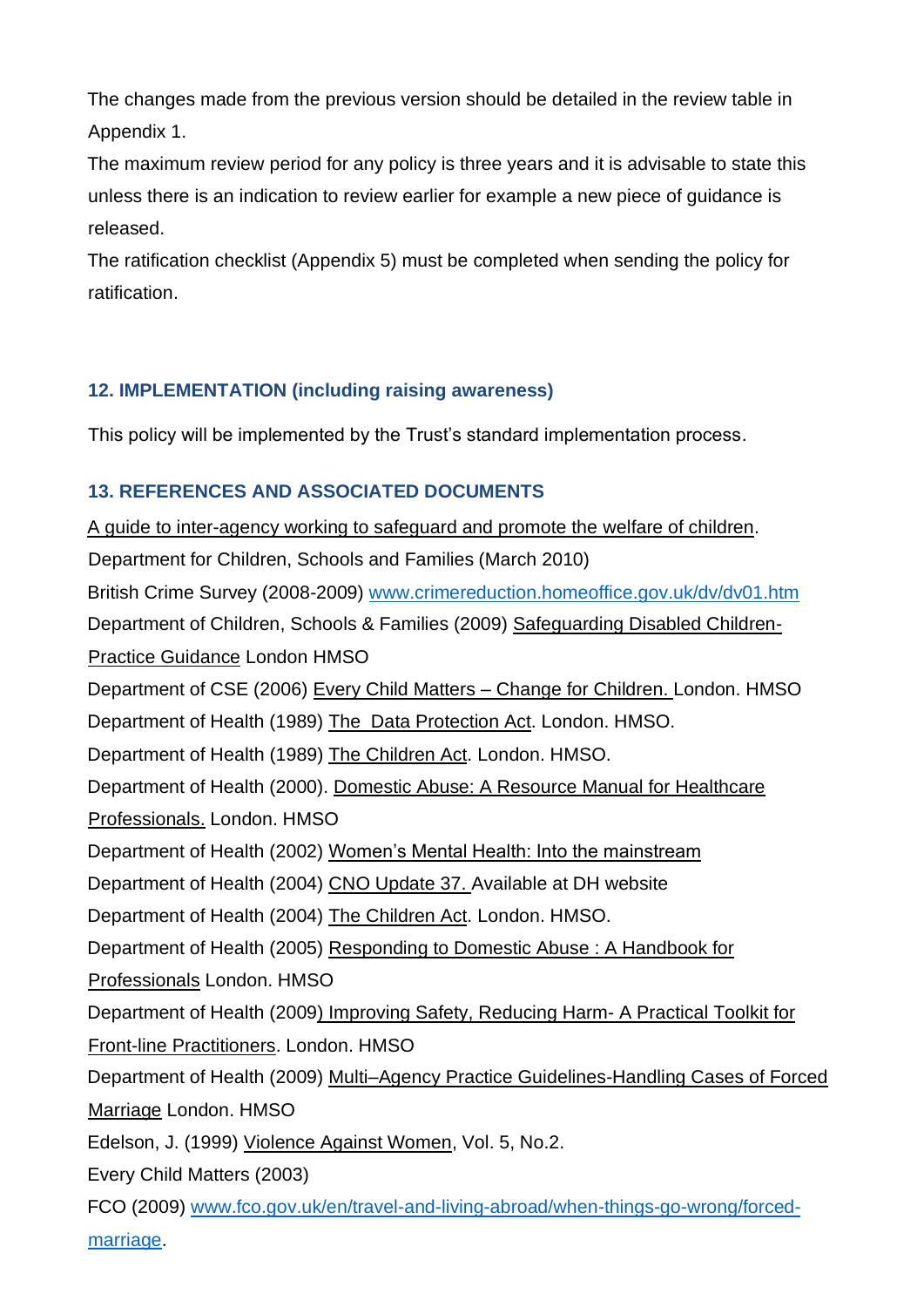Home Office (2002) Adoption and Children Act. London. HMSO.

Home Office (2003) Female Genital Mutilation Act. London HMSO.

McAfee. R, E (2001) Domestic abuse as a Woman's Health Issue. Chicago. Elservier Science Inc.

McWilliams, M. & McKiernan, S. (1999) Bringing it out in the open Belfast: HMSO National Service Framework for Children Young People and Maternity Services (2004) O'Keefe. M (1995) 'Predictors of child abuse in martially violent homes'. Journal of Interpersonal Violence. 10 pp 3 – 25.

O'Keefe, M., Hills, A., Doyle, M., McCreadie, C., Scholes, S., Constantine, R., Tinker, A., Manthrope, J., Biggs, S., Erens, B., (2007) UK Study of Abuse and Neglect of Older

People; Prevalence Survey Report National Centre for Social Research and Kings College London, June 2007

Sullivan P.M & Knutson, J.F, (2000) Maltreatment and disabilities: A population-based epidemiological study, Child Abuse and Neglect.

The Report of the Taskforce on the Health Aspects of Violence Against Women and Children Improving Safety, Reducing Harm (March 2010).

WHO (1996) Female Genital Mutilation: An Information Pack. Geneva. World Health Organisation.

WHO (2008) Eliminating Female Genital mutilation: An Interagency Statement Geneva. World Health Organisation.

WHO/ UNICEF/ UNFPA (1997) Female Genital Mutilation: A Joint Statement. Geneva. World Health Organisation.

Working Together to Safeguard Children (2013) A guide to inter-agency working to safeguard and promote the welfare of children. Department for Children, Schools and Families (March 2013)

[www.dh.gov.uk](http://www.dh.gov.uk/)

[www.everychildmatters.gov.uk/resourses-and-practice/IG00042/](http://www.everychildmatters.gov.uk/resourses-and-practice/IG00042/)

[www.forwarduk.org.uk/key-issues/fgm/research](http://www.forwarduk.org.uk/key-issues/fgm/research)

[www.independent.co.uk/news/uk/home-news/a-question-of-honour-police-say-17000-](http://www.independent.co.uk/news/uk/home-news/a-question-of-honour-police-say-17000-women-are-victims-every-year)

[women-are-victims-every-year.](http://www.independent.co.uk/news/uk/home-news/a-question-of-honour-police-say-17000-women-are-victims-every-year)

www.statistics.gov.uk/ssd/surveys/british\_crime\_survey)

# <span id="page-12-0"></span>**14. ASSOCIATED DOCUMENTATION**

Safeguarding Adults policy Safeguarding Children's policy Allegations Policy Consent Policy